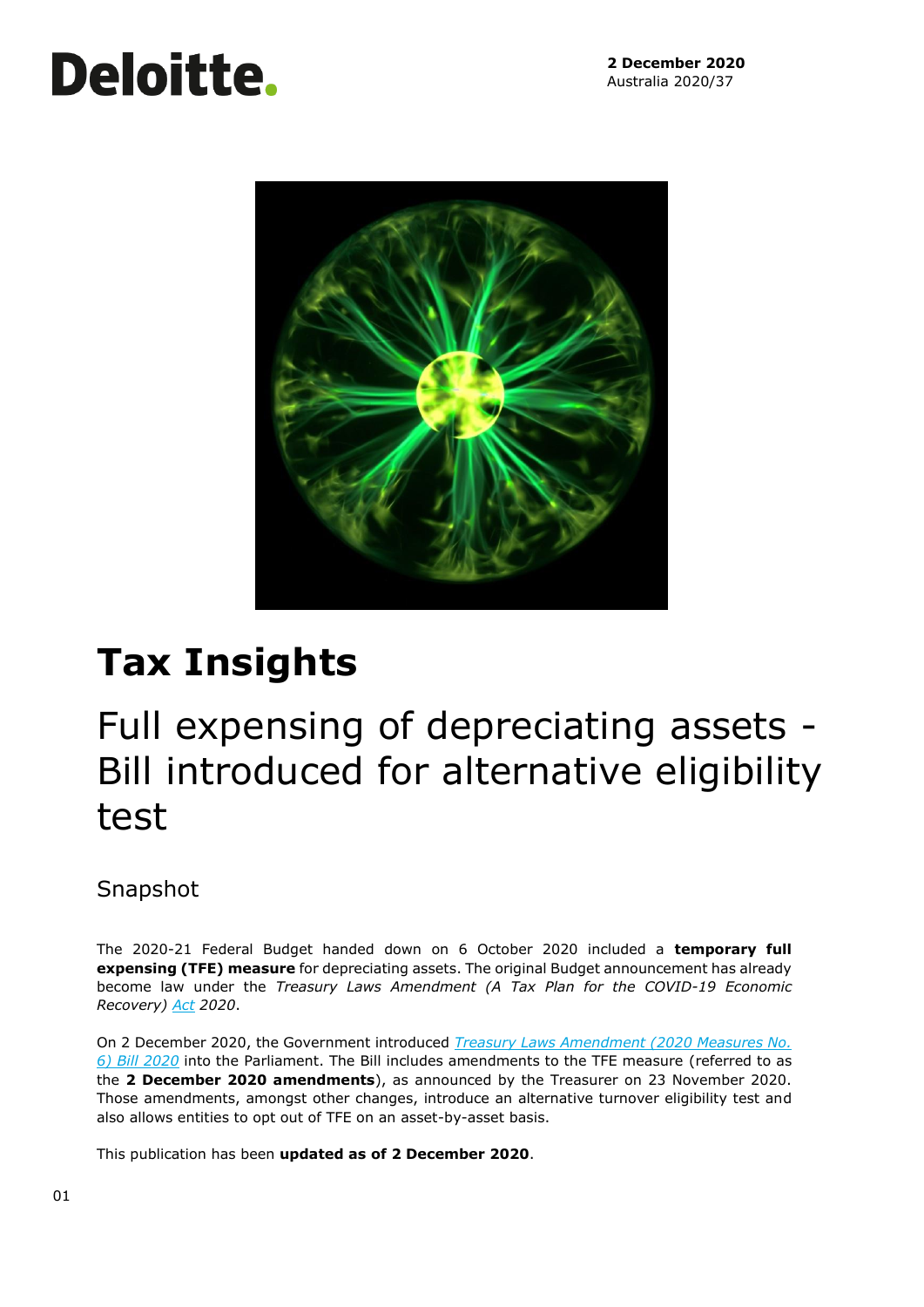#### **Overview of changes to the TFE measure**

The TFE measure as originally legislated requires an "aggregated turnover" of less than \$5 billion: this includes the relevant income of the entity, its connected entities and its affiliates. As a result, the existing test is effectively based on a worldwide income concept, and is not limited to income which has some form of connection to Australia. Further, the TFE measure as legislated requires that immediate expensing apply to all relevant assets (i.e., there is no choice to opt out).

On 23 November 2020, the Treasurer [announced](https://ministers.treasury.gov.au/ministers/josh-frydenberg-2018/media-releases/more-businesses-qualify-full-expensing) that the Government will introduce legislation to expand eligibility for the TFE measure, that will provide for an alternative eligibility test.

The 2 December 2020 amendments provide an alternative eligibility test to apply where:

- The entity's total ordinary and statutory income, other than non-assessable non-exempt (NANE) income, is less than \$5 billion for either:
	- o The 2018-19 income year; or
	- $\circ$  The 2019-20 income year, including entities with substituted accounting periods in lieu of 30 June 2020, but only where the 2019-20 income year ended on or before 6 October 2020; and
- The total cost of certain depreciating assets (other than intangible assets) first held and used, or first installed ready for use, for a taxable purpose in the 3 year period: the 2016- 17, 2017-18 and 2018-19 income years (combined) exceeds \$100 million.

The 2 December 2020 amendments also permit businesses to opt out of the TFE on an asset-byasset basis.

Further comments regarding the 2 December 2020 amendments are made below, principally under the headings:

- Election to opt out of TFE;
- Alternative test for TFE eligibility; and
- Other related amendments

It is expected that the 2 December 2020 amendments will be passed by the Parliament during the December 2020 sitting ending on 10 December 2020.

Set out below is a table showing the Budget costings associated with the TFE measure over the forward estimates period, as per the initial announcement as well as the Budget impact of the 2 December 2020 amendments.

As is evident, the Budget impact is not forecast to be significant. However, it should be noted that the effect of the 2 December 2020 amendments will both be to expand the eligibility to the TFE measure (which will increase the Budget impact) as well as to allow taxpayers to opt out of the TFE measure (which will decrease the Budget impact).

|                                     | \$M      | <b>SM</b> | 2020-21 2021-22 2022-23 2023-24<br>\$M | \$Μ   | Total<br>\$M |
|-------------------------------------|----------|-----------|----------------------------------------|-------|--------------|
| <b>Original Budget announcement</b> | $-1,500$ | $-11,400$ | $-18,100$                              | 4,300 | $-26,700$    |
| 2 December 2020 amendments          |          | $-20$     | $-30$                                  | 10    | $-40$        |
| <b>Total</b>                        | $-1,500$ | $-11,420$ | $-18,130$                              | 4,310 | $-26,740$    |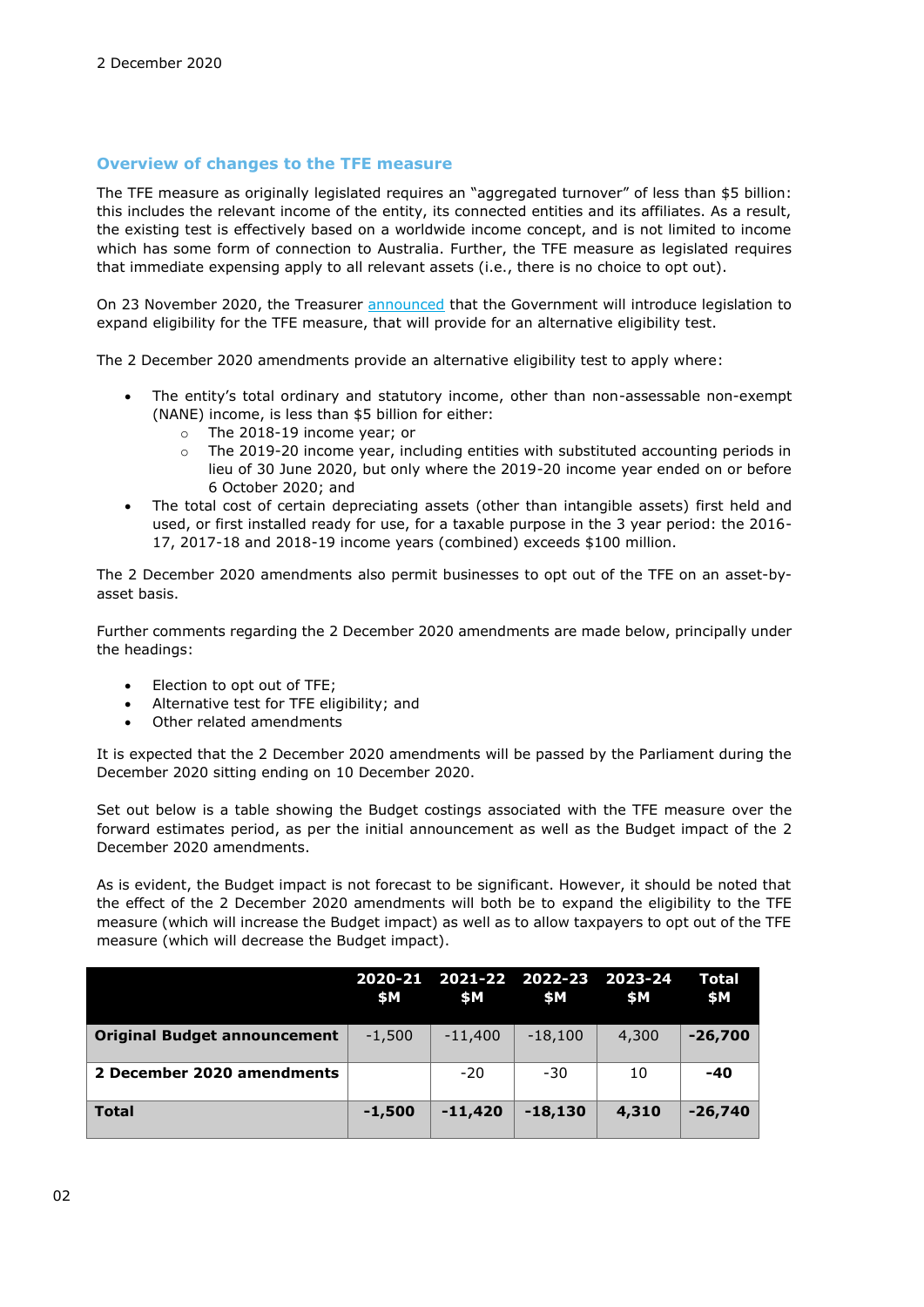#### **Relevance**

The TFE of depreciating assets measure is relevant to you if:

- Your aggregated turnover is less than \$5 billion **OR** you satisfy the alternative eligibility test; and
- You will be acquiring new depreciating assets or making improvements to existing depreciating assets before 30 June 2022.

#### **Overview**

Under the TFE measure, a taxpayer is entitled to an immediate deduction for the full cost of an eligible depreciating asset in a year (the **current year**) if the taxpayer:

- Starts to hold the asset after 7.30pm, ACT time on 6 October 2020 (**2020 budget time**);
- Starts to use the asset, or has it installed ready for use for a taxable purpose in the current year, and on or before 30 June 2022;
- Has aggregated turnover of less than \$5 billion for the current year **OR** satisfies the alternative eligibility test; and
- No balancing adjustment event happens to the asset in that year.

The measure is subject to an Australian-nexus test which can be broadly described as the asset is to be located in Australia and principally used in Australia for the principal purpose of carrying on a business.

Taxpayers can also immediately deduct the full cost of improvements made to these assets and to existing eligible depreciating assets made during the same period.

Where a taxpayer meets the above conditions but has aggregated turnover of more than \$50 million, additional conditions apply. Such taxpayers will not be eligible for the TFE where certain conditions are satisfied such as where the commitment to acquire the asset was made prior to the 2020 budget time or if the asset was a second-hand asset.

Where the expenditure is eligible for a TFE deduction, these provisions apply to the exclusion of other tax depreciation regimes. The 2 December 2020 amendments will now allow businesses to opt out of the TFE and also the Backing Business Investment (BBI) incentives on an asset-by-asset basis, thereby providing businesses with more flexibility in respect of these measures.

Separately, in respect of the enhanced Instant Asset Write-Off (IAWO) provisions, which is broadly applicable for assets up to a cost of \$150,000 for taxpayers with turnover up to \$500 million, the first use or installed ready for use date was extended under the *Treasury Laws Amendment (A Tax Plan for the COVID-19 Economic Recovery) Act 2020* from 31 December 2020 to 30 June 2021.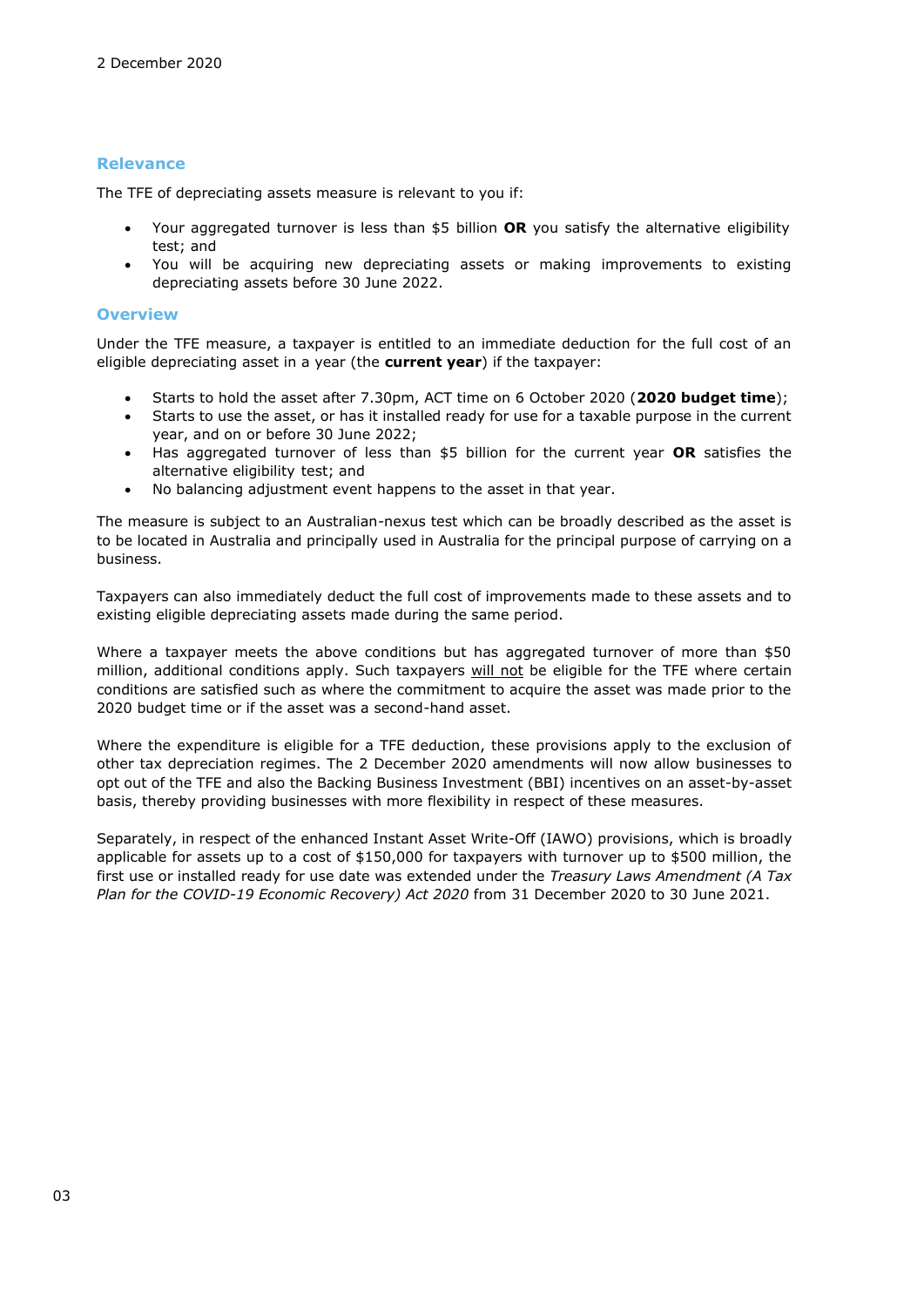#### **Pre-Budget investment incentives**

The following measures were already in place prior to the 2020-21 Budget.

#### **Enhanced instant asset write-off (IAWO)**

- Businesses with aggregated turnover below \$500 million can claim an **immediate deduction** by way of IAWO for the business portion of the cost of an asset from **12 March 2020 to 1 December 2020.** The 2020-21 Budget has extended the period first used or installed ready for use to **30 June 2021**;
- Applies to new and second-hand assets first used or installed ready for use in this timeframe;
- Threshold for each asset is \$150,000; and
- Eligible assets are assets for which a decline in value (i.e. tax depreciation) is deducted under section 40-25 of the *ITAA 1997*. An exclusion applies for assets that do not currently qualify for simplified depreciation rules. These include capital works deductions, software allocated to a software development pool, horticultural plants including grapevines, assets allocated to a low-value assets pool and assets that are leased out or expected to be leased out for more than 50% of the time on a depreciating asset lease.

#### **Backing Business Investment**

- Businesses with aggregated annual turnover less than \$500 million can deduct 50% of the cost of an eligible asset at the time of installation, with existing depreciation rules applying to the balance of the asset's cost;
- Eligible assets refer to **new assets** that can be depreciated under Division 40 of the *Income Tax Assessment Act (ITAA) 1997* (i.e., plant, equipment and specified intangible assets, such as patents) acquired **between 12 March 2020 and first used or installed by 30 June 2021;**
- **Does not apply to second-hand Division 40 assets**, or buildings and other capital works depreciable under Division 43; and
- The 2 December 2020 amendments provide that taxpayers will have a choice on an asset by asset basis to avail themselves of this deduction.

#### **Legislative structure for TFE rules**

The TFE provisions are to be found in Subdivision 40-BB of the *Income Tax (Transitional Provisions) Act 1997 (Transitional Provisions Act 1997)*. These provisions operate for the purposes of calculating the tax depreciation deduction<sup>1</sup>, and operate to the exclusion of other provisions in the *Transitional Provisions Act 1997* or the *ITAA 1997*.

An exception to this architecture is that for small business entities with an aggregated turnover of less than \$10 million, and which choose to apply the simplified depreciation rules, the TFE regime is contained in section 328-181 of the *Transitional Provisions Act 1997*.

#### **Eligible taxpayers**

This measure applies where the taxpayer's relevant turnover is less than the \$5 billion aggregated turnover threshold or where the taxpayer satisfies the alternative eligibility test. The TFE is not limited to corporate tax entities: it is available to all taxpayers which meet the relevant conditions.

<sup>04</sup>  $1$  Which is referred to as a deduction for a "decline in value".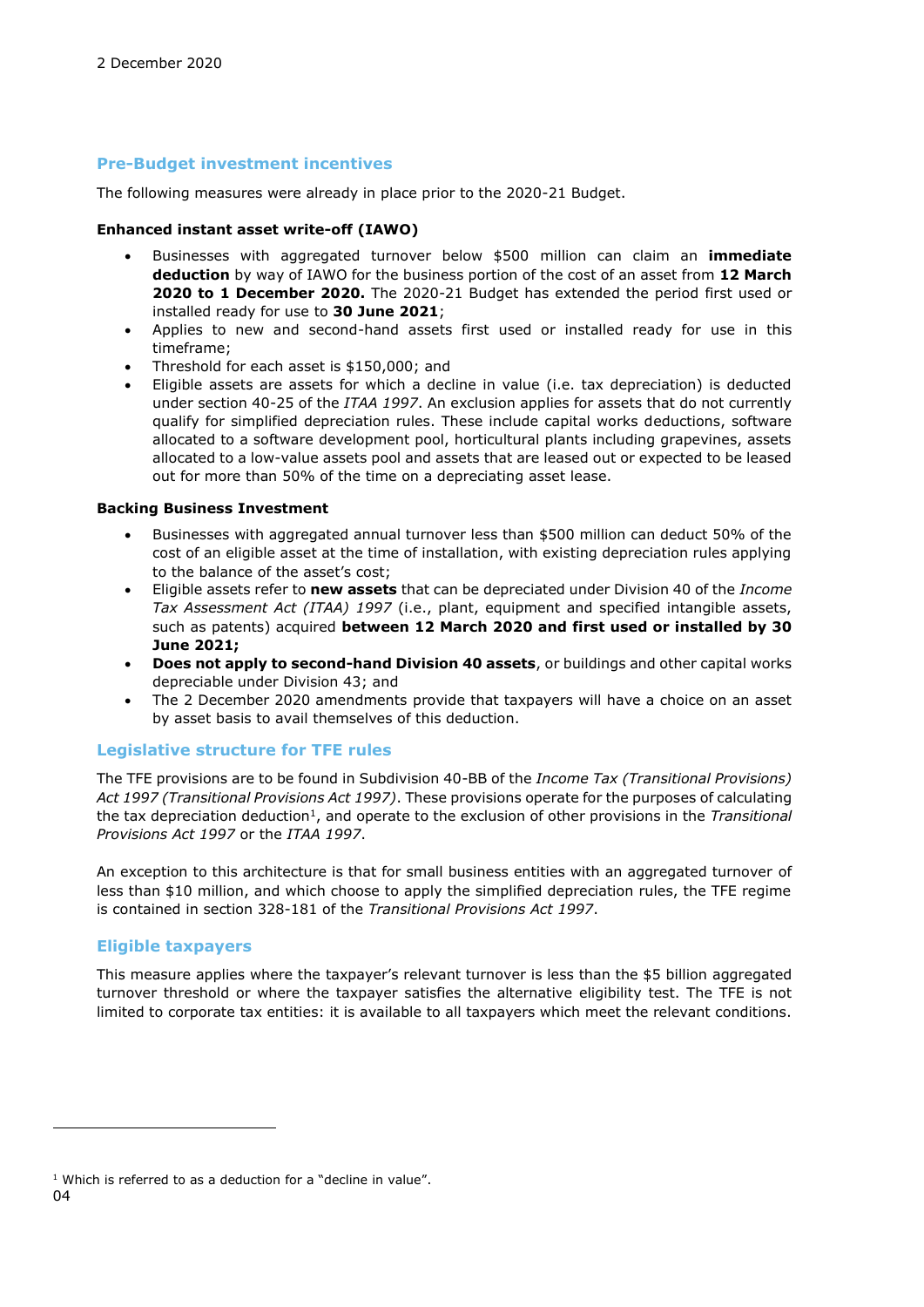#### **The relevant period**

The general position is that a taxpayer is covered by the TFE measure for a depreciating asset if:

- The taxpayer starts to hold<sup>2</sup> the asset at or after the 2020 budget time and on or before 30 June 2022; and
- The taxpayer starts to use the asset, or have it installed ready for use for a taxable purpose on or before 30 June 2022.

The TFE measure is not tied to particular years of income, although in practice for June year-end taxpayers, it will be available in respect of the 2020-21 and 2021-22 years. A taxpayer with a 31 December year-end could potentially claim the TFE deduction in respect of an asset first used in say, May 2022 which would be during the year ended 31 December 2022, most likely being an early balancer in respect of the 2022-23 year.

In respect of taxpayers with an aggregated turnover of **up to \$50 million**: provided that the above two conditions are satisfied on or before 30 June 2022, such a taxpayer can access the TFE measure even where a commitment to acquire the asset (for example, entry into a contract to acquire the asset) had been made **prior** to the 2020 budget time. Further, such a taxpayer is also eligible for immediate expensing in respect of second-hand assets. In respect of taxpayers with an aggregated turnover of **\$50 million or more**: the scope of the immediate expensing measure is narrowed. Such a taxpayer cannot claim a TFE deduction if one or other of the following pre-2020 budget time commitment events had occurred. The TFE deduction is not available if before the 2020 budget time the taxpayer:

- Entered into a contract under which it would hold the asset; or
- Started to construct the asset; or
- Started to hold the asset in some other way.

A taxpayer will not be taken to have entered into a contract merely because it acquired an option to enter into such a contract.

However, if a commitment has already been entered into in relation to a depreciating asset before the 2020 budget time, the TFE applies to allow a full deduction for the second element of cost for the asset that is incurred between the 2020 budget time and 30 June 2022.

There is a further anti-avoidance type exclusion where there is conduct prior to 6 October 2020 and post that date which seeks to defer the date that the taxpayer would otherwise be taken to have held the asset to a date after 6 October 2020.

Further, "second-hand assets" are also excluded for such taxpayers. If another entity held the relevant asset when the asset was first used or first installed ready for use, other than as trading stock or merely for the purposes of reasonable testing or trialing, the TFE deduction is not available. This exclusion is modified in respect of certain intangible assets.

In addition, if a depreciating asset is held by an entity that was **previously** a member of a consolidated group or a multiple entry consolidated group, the asset is a second-hand asset if the **entity** started to hold the asset at or after the 2020 budget time.

<sup>05</sup> <sup>2</sup> Section 40-40, *ITAA 1997*.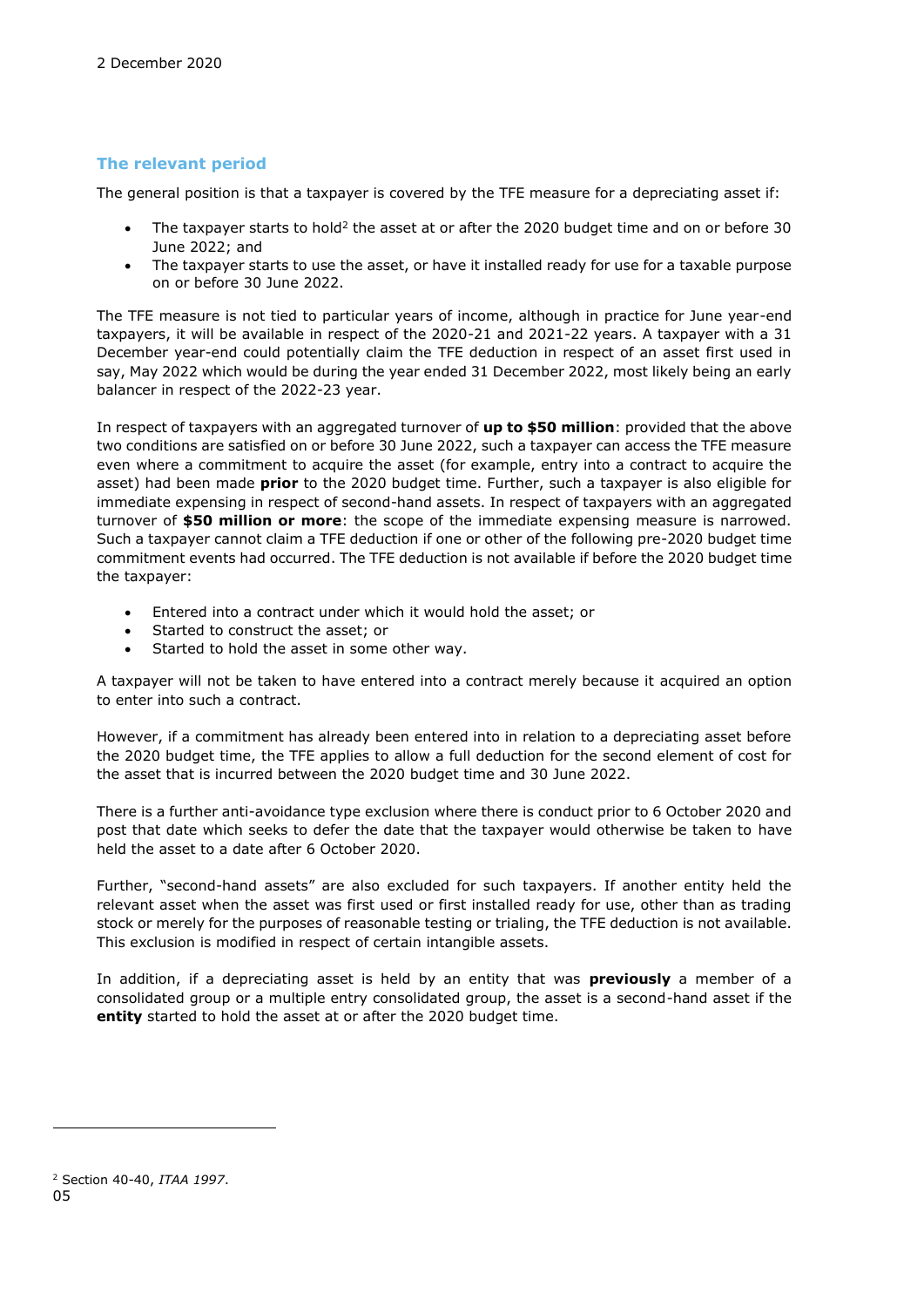#### **Eligible assets**

The TFE measure applies to assets which are depreciating assets<sup>3</sup>, subject to various carveouts. In order to be eligible, the asset must be used, or installed ready for use, for a taxable purpose. This initial testing does not contemplate apportionment of the deduction, in cases where the asset may be used for both a taxable purpose and a non-taxable purpose (although refer below).

The TFE measure does not apply to an asset if any of the following exclusions operate:

- Assets which are excluded from Division 40, *ITAA 97* by section 40-45. In particular, this means that capital works for which an amount can be deducted under Division 43 are excluded;
- An asset if at the time it is first used or installed ready for use for a taxable purpose, either of the following are satisfied:
	- o It is **not reasonable to conclude** that the taxpayer will use the asset **principally in Australia** for the **principal purpose of carrying on a business**; or
	- o It is **reasonable to conclude** that the asset will **never be located in Australia;**
- The asset is allocated to a low value pool (Subdivision 40-E);
- Expenditure on the asset is allocated to a software development pool (Subdivision 40-E);
- You or another taxpayer has deducted or can deduct amounts for the asset under Subdivision 40-F, dealing with primary production depreciating assets.

There is no dollar limit as to the assets that can qualify for the TFE deduction.

#### **Deduction**

Where the TFE measure applies to an asset (a post-2020 Budget depreciating asset), the taxpayer is **entitled to a deduction** in the year in which the asset is first used or installed ready for use (the current year) for the **full amount of the asset's cost**<sup>4</sup> as at the end of the current year, excluding any amount included in the cost of the asset after 30 June 2022. This deduction should include the first element of the asset's cost and the second element of the asset's cost (amounts paid to bring the asset to its condition and location, including the cost of improvements).

In addition, a TFE deduction is available for the full amount of second element of cost of both post-2020 Budget depreciating assets and existing depreciating assets.

Where deductions in respect of a tax depreciating asset have been claimed under the enhanced IAWO or the BBI incentive, the TFE may still be available in respect of the second element of cost of the asset that is incurred from the 2020 budget time to 30 June 2022.

#### **Election to opt out of TFE**

The 2 December 2020 amendments provide that taxpayers will have a choice on an asset by asset basis to avail themselves of the TFE deduction.

A taxpayer may choose that the TFE provisions do not apply in respect of a particular depreciating asset. The choice cannot be revoked, must be made in the approved form, and the taxpayer must give the choice to the Commissioner by the time of lodgement of the income tax return for the relevant income year.

<sup>3</sup> Refer section 40-30, *ITAA 1997*.

<sup>4</sup> Refer Subdivision 40-C, *ITAA 97*.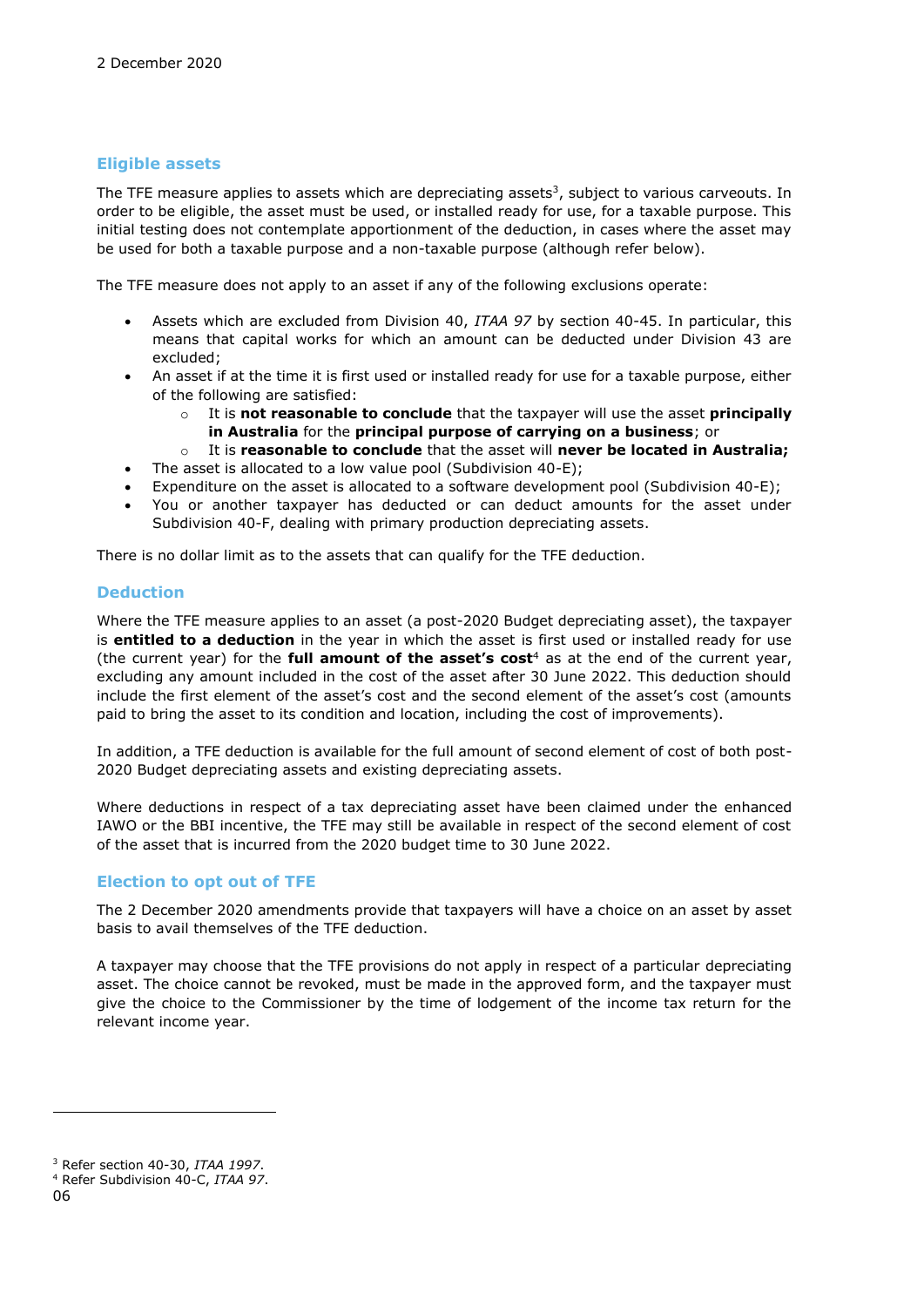The Explanatory Memorandum notes that the Commissioner may determine the manner in which the choice is required to be made and defer the time for lodgment. Further guidance is expected from the Commissioner in this regard.

If an entity opts out of TFE for a particular asset, the taxpayer applies the standard capital allowance rules instead.

#### **Existing turnover test**

#### **Less than \$5 billion turnover**

Under existing legislation, the TFE deduction is only available to businesses with a turnover that is relevantly less than \$5 billion. As noted above, the taxpayer is entitled to an immediate expensing deduction in the year in which the asset is first used or installed ready for use (the current year). In respect of that current year, the taxpayer must be:

- A small business entity (under Subdivision 328-C) for the loss year (broadly, a turnover of less than \$10 million); or
- Would have been a small business entity for the loss year under Subdivision 328-C if certain modifications were made to under Subdivision 328-C. The modifications broadly adopt the existing framework of Subdivision 328-C but replace references to \$10 million with references to \$5 billion.

In broad terms, the question is essentially whether in the:

- Current year; **or**
- Year immediately preceding the current year,

the aggregated turnover of the taxpayer for **either** of those years was less than \$5 billion.

For example, where the deduction is to be claimed in the 2019-20 year, the question is whether the aggregated turnover for **either** the 2019-20 or the 2018-19 years was less than \$5 billion.

#### **Aggregated turnover**

Aggregated turnover is defined to mean the sum of the annual turnover for a particular year of:

- The taxpayer;
- An entity that is **connected** with the taxpayer at any time during the year; and
- An entity that is an **affiliate** of the taxpayer at any time during the year.

Care will need to be taken to identify all entities that are **connected with** or an **affiliate of** the taxpayer. Relevantly, annual turnover is defined as the total **ordinary income** that the entity derives in the relevant year in the **ordinary course of carrying on a business**.

As mentioned above, this test includes the relevant income of the taxpayer on a worldwide basis.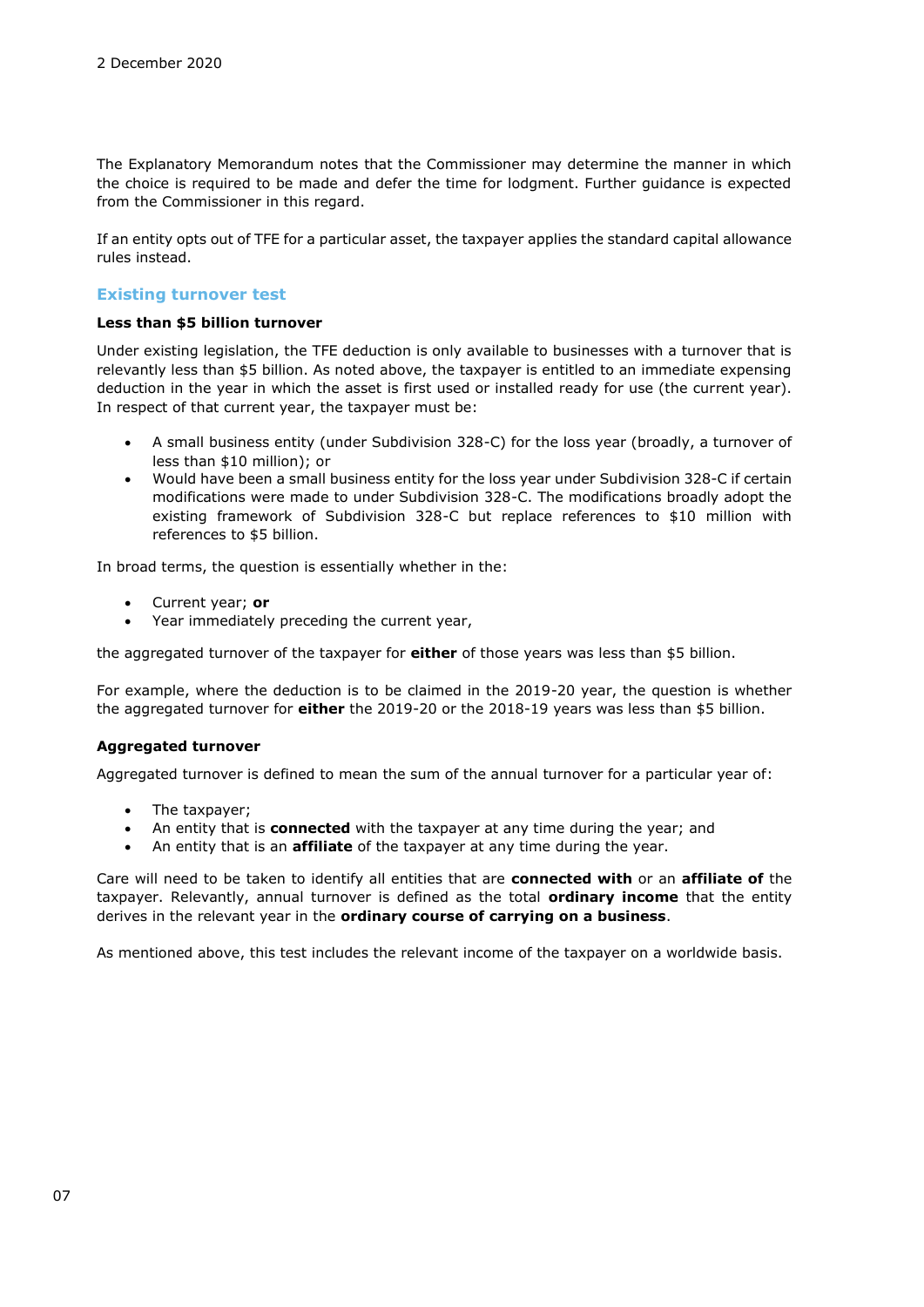#### **Alternative test for TFE eligibility**

The 2 December 2020 amendments provide an alternative eligibility test to apply where:

- The entity's total ordinary and statutory income, other than NANE income, is less than \$5 billion for either:
	- o The 2018-19 income year; or
	- $\circ$  The 2019-20 income year, including entities with substituted accounting periods in lieu of 30 June 2020, but only where the 2019-20 income year ended on or before 6 October 2020; and
- The total cost of certain depreciating assets (other than intangible assets) first held and used, or first installed ready for use, for a taxable purpose in the 3 year period: the 2016- 17, 2017-18 and 2018-19 income years (combined) exceeds \$100 million.

#### **Alternative turnover test**

It is intended that under this alternative test, businesses with an aggregated turnover of more than \$5 billion due to the inclusion of income of (for example) an overseas parent or associate (i.e., connected entities and affiliates) which were ineligible under the original budget announcement, will now be able to qualify for the TFE measure, but only if the business meets the prior year capex investment requirements. A comparison of the proposed criteria under the existing turnover test and the 2 December 2020 amendments is shown below:

|                                                     | <b>Original test: Subdivision 328-</b><br><b>C of ITAA 1997</b>                                                                           | <b>Alternative eligibility test:</b><br><b>Based on 2 December 2020</b><br>amendments                                                                                   |
|-----------------------------------------------------|-------------------------------------------------------------------------------------------------------------------------------------------|-------------------------------------------------------------------------------------------------------------------------------------------------------------------------|
| <b>Threshold</b>                                    | Less than \$5 billion.                                                                                                                    | Less than \$5 billion.                                                                                                                                                  |
| <b>Relevant income</b>                              | Ordinary income.                                                                                                                          | Ordinary income and statutory<br>income, but excluding non-<br>assessable non-exempt<br>(NANE) income.                                                                  |
| <b>Ordinary course of</b><br>carrying on a business | Ordinary income derived in the<br>ordinary course of carrying on a<br>business.                                                           | No requirement that the<br>income be derived in the<br>ordinary course of carrying on<br>a business.                                                                    |
| <b>Connected entities and</b><br>affiliates         | Includes relevant income of<br>connected entities and affiliates.                                                                         | No equivalent rule. Does not<br>include income of connected<br>entities or affiliates.                                                                                  |
| <b>Business carried on</b><br>only for part of year | Annual income to be adjusted to<br>include "reasonable estimate"<br>assuming the business was<br>carried on for the whole of the<br>year. | No equivalent rule.                                                                                                                                                     |
| <b>Relevant year</b>                                | Rolling: The test is applied to<br>either or both of the current<br>year (based on a likely test) or<br>the previous year.                | Static: Based on relevant<br>income as defined for the<br>2018-19 or 2019-20 income<br>years (but only where the<br>2019-20 income year ends<br>before 6 October 2020). |
| Prior year capex                                    | No equivalent rule.                                                                                                                       | More than \$100 million in<br>tangible depreciating assets in<br>the three years, 2016-17 to<br>2018-19 years inclusive.                                                |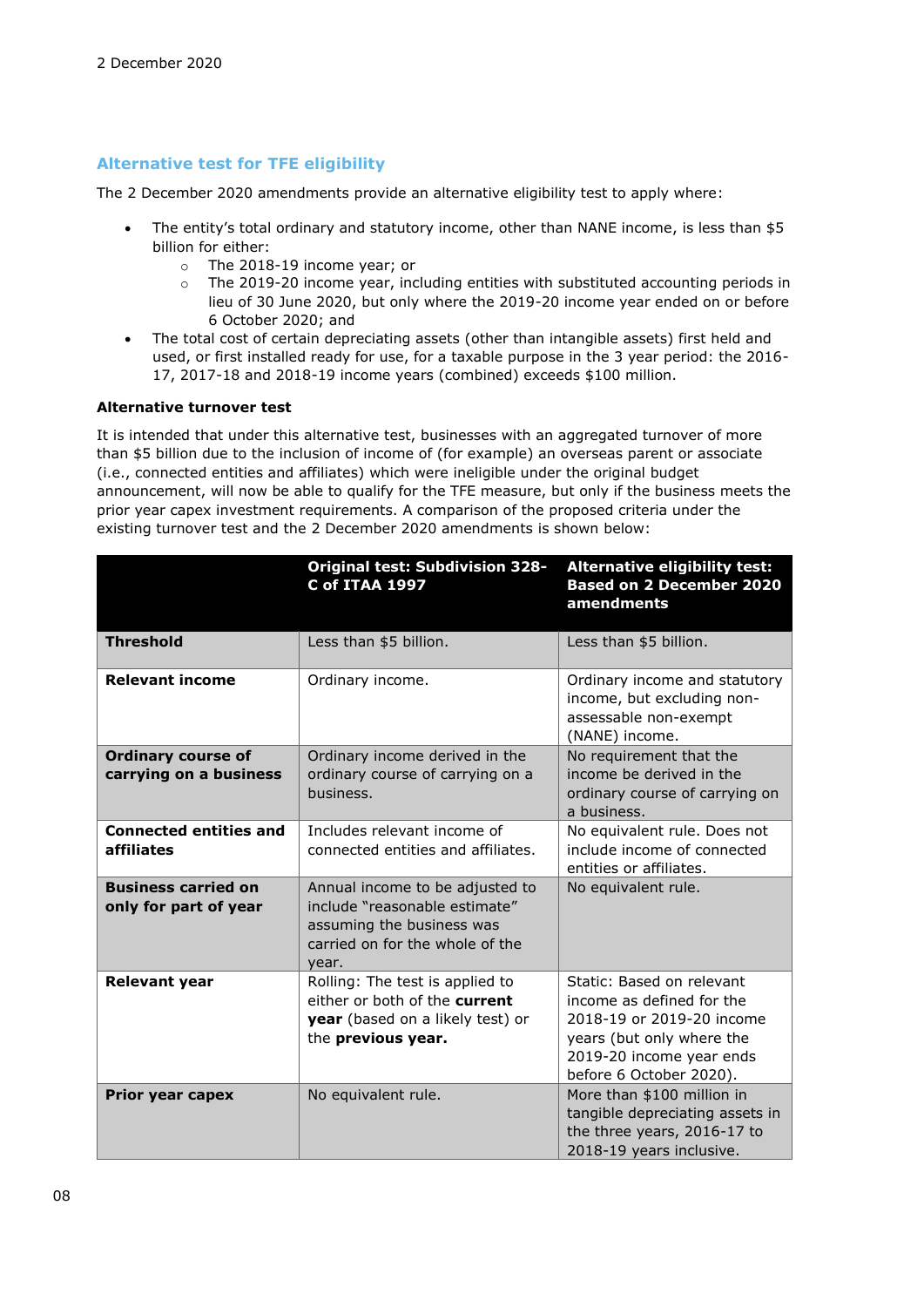#### **Prior period acquisitions of depreciating assets**

In addition to falling under the newly defined turnover test, a taxpayer must also have relevantly acquired depreciating assets (other than intangible assets) at a cost that exceeds \$100 million in the 2016-17, 2017-18 and 2018-19 income years.

The policy driver behind this test is that 2 December 2020 amendments target those entities that "have a track record of making substantial investments in Australia."

The test looks at aggregating prior year costs of acquiring depreciating assets (other than intangible assets). The test does not require that the relevant assets still be held by the taxpayer at any particular time. Accordingly, it would seem for example that if a particular taxpayer (say a tax consolidated group) meets the prior year \$100M cost threshold for depreciating assets in the 2016- 17, 2017-18 and 2018-19 income years, the test will be satisfied even if the relevant assets are no longer owned by the consolidated group (for example, due to asset sales or the disposal of an entity holding the relevant assets).

#### **Other related amendments**

The 2 December 2020 amendments also make a number of other adjustments to the TFE measure and the tax loss carryback measure:

- An amendment is made to clarify the intended operation of the TFE measure by ensuring a balancing adjustment event occurs if a depreciating asset has its decline in value worked out under the TFE measures, and in a later income year, the asset no longer meets the test regarding its use or location in Australia;
- In respect of the tax loss carry back measure, those provisions are amended to clarify and confirm that the choice made must be to carry back a specified fixed dollar amount of an entity's tax loss, rather than a percentage of a tax loss.

#### **Next steps and key issues**

Challenges in successfully implementing the TFE regime will arise both with respect to the ongoing acquisition of "business as usual assets" as well as with respect to "major project assets".

As regards business as usual assets, the temporary tax laws will need to be incorporated into the existing fixed asset register or registers, so it is important to ensure that existing systems are modified to accommodate these changes.

In many cases, the purchase of business as usual assets involves a significant volume of assets being purchased on an ongoing basis which over the period to 30 June 2022 could result in a significant cost. Meanwhile, to ensure compliance with the TFE rules, assets will need to go through a series of eligibility and ineligibility testing to determine whether the asset is to be depreciated at 100% or at some other rate for tax purposes. Furthermore, this needs to be operative for all post-2020 Budget depreciating assets with effect from 6 October 2020. Existing systems would need to be modified to correctly calculate the TFE deduction. These systems would also need to be enabled to correctly identify or categorise the assets that businesses would like to exclude from the TFE and BBI measures.

With respect to major project assets, these cases will likely involve considerable complexity both in terms of **identifying the relevant asset or assets**, and understanding the relevant contractual arrangements. The preparation of position papers for material asset purchases may be useful, as there may be greater scrutiny on fixed asset claims in the next few years.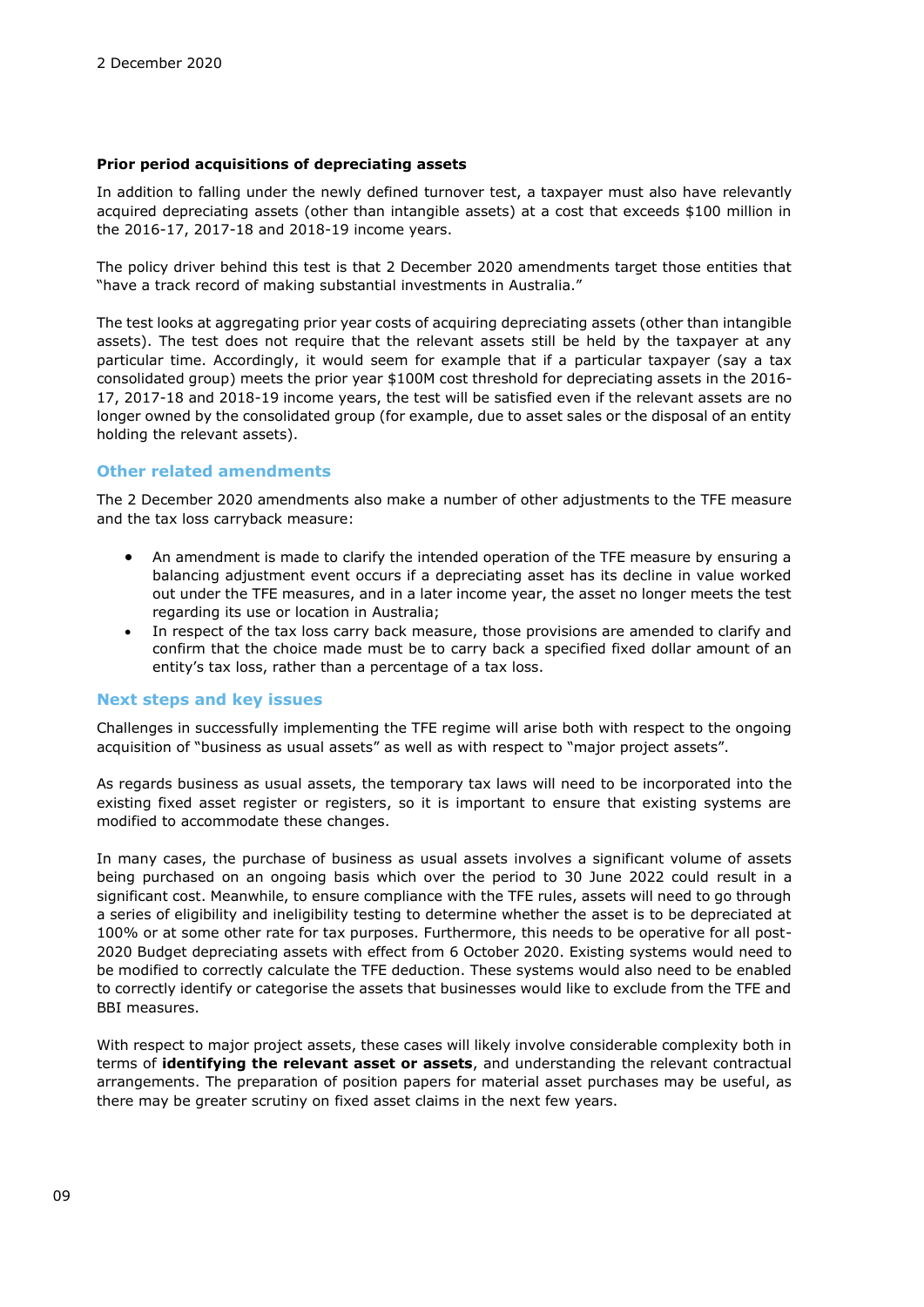The TFE regime is premised upon applying to a **particular** depreciating asset, and then having done so, addressing key issues including:

- When was **the asset** first held?
- When was **the asset** first used?
- When was **the asset** first installed ready for use?
- Was there a pre-6 October 2020 commitment with respect to **the asset**?
- Does the taxpayer prefer that the TFE measure not apply to **the asset**, and if so, has that choice been properly made?

It can be envisaged that it will often not be straightforward to identify the relevant asset and (for example) the time of entry into "a contract under which [a taxpayer] would hold the [relevant] asset".

The ATO issued draft TR 2017/D1 in 2017 dealing with "composite items"<sup>5</sup> , and whether such a composite item is a single depreciating asset, or whether the components are separate depreciating assets. At present, this draft ruling is still not finalised.

<sup>5</sup> A composite item is defined in TR 2017/D1 as an item that is made up of a number of components that are capable of separate existence. Whether a particular composite item is itself a depreciating asset or whether one or more of its components are separate depreciating assets is a question of fact and degree to be determined in the circumstances of the particular case.